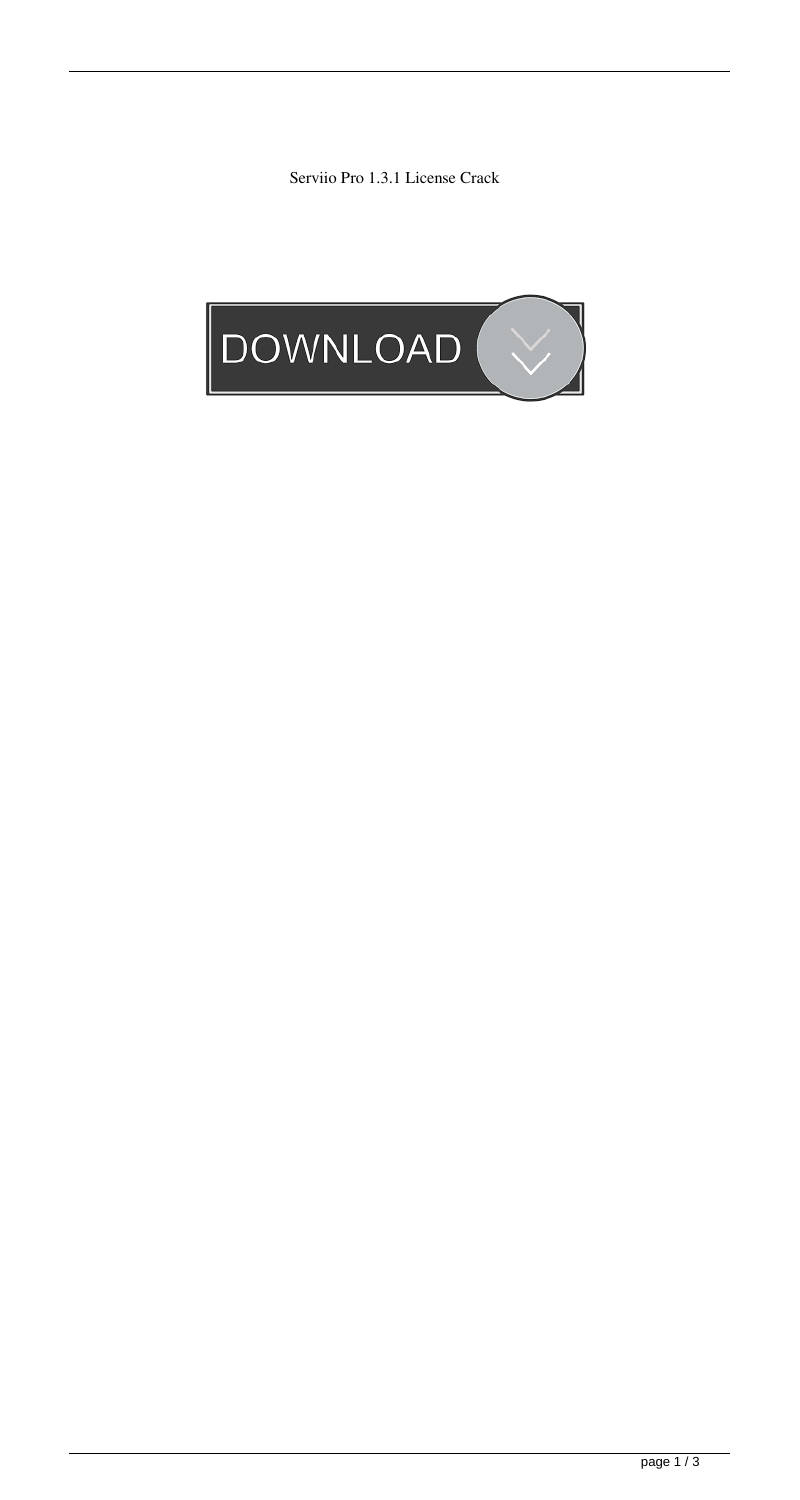Download Microsoft Office Professional 2019 Serial Crack with Keygen. Download Microsoft Office 2019 serial number with crack and key. Office serial number download crack and activate with key.Office Professional 2019 serial number cracked,Office 2019 serial key is a bundle of software that has the ability to perform a lot of basic and advanced tasks.. Download Office Professional 2019 Activation Code with cracked and. Microsoft Office 2019 Serial Key - Safe Download.I'm a Cyborg, Says Supreme Court Judge According to the Supreme Court of the United States, I have the right to dictate what a court is going to do in regards to the security features on a firearm, including software. If you are interested, you can read the opinion here. Amongst the comments in that piece were the following: "The court is quick to criticize about the lack of security, yet fails to acknowledge that due to time, government resources, and the money expended on security features, there are no significant threats to the public that we know of at this time." "...anyone can become a member of NRA or something like that, and run a website that makes nasty comments about Judge Dredd and the Court. It's just not necessary to maintain a membership with such a group to engage in the sort of activity that we were discussing." "What do you mean you need a SWAT team to kill a man with a gun?" I think the main issue here is that the Supreme Court is attempting to set policy about a specific law. The court is trying to decide whether or not the law is constitutional. While the opinion does hold that there are no significant threats to the public that we know of at this time, I think it does seem that the court is attempting to set policy. What if there are? What if there are unknown threats, such as a hostile foreign power, or a domestic organization, or a disgruntled employee? Should the government be allowed to set policy about how much defense against them is deemed necessary? If the Constitution does not protect gun ownership, does that mean that the government can, at any time, step in and tell anyone who owns a firearm what they can and cannot do? Right now, they can't. That's a real problem. We have a huge amount of training and laws in place to keep guns out of the wrong hands, but unfortunately that's not always the case. That's why this proposed policy is troubling, because if it stands, they can do it. If it were to stand, it would